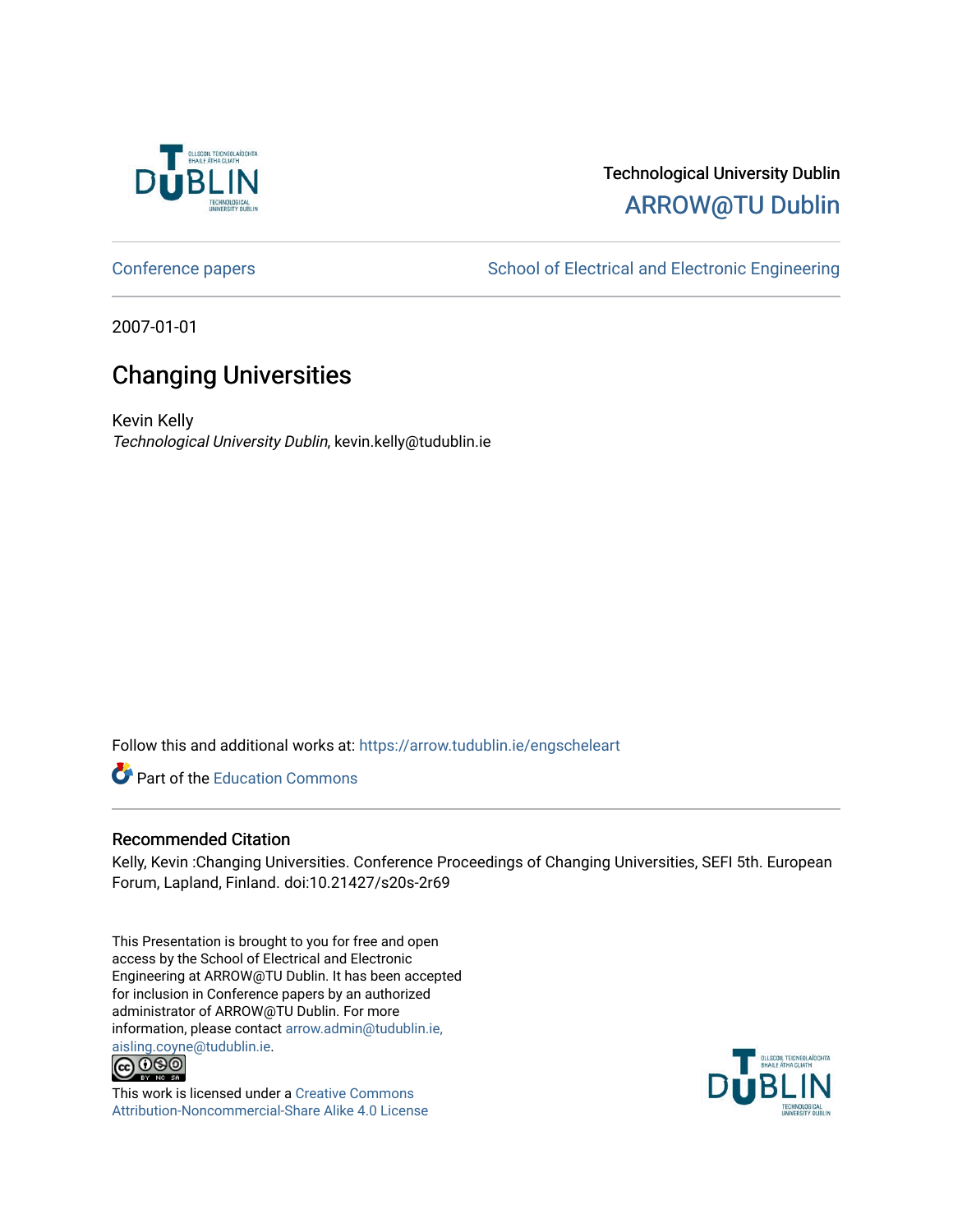SEFI Seminar 2006 Norwegian University of Science & Technology Norwegian University of Science & Technology Trondheim, Norway WGCEE

http://www.ntnu.no/videre/sefi/programme.html http://www.ntnu.no/videre/sefi/programme.html

# Academic Change in Academic Change in Higher Education

**kevin.kelly@dit.ie kevin.kelly@dit.ie**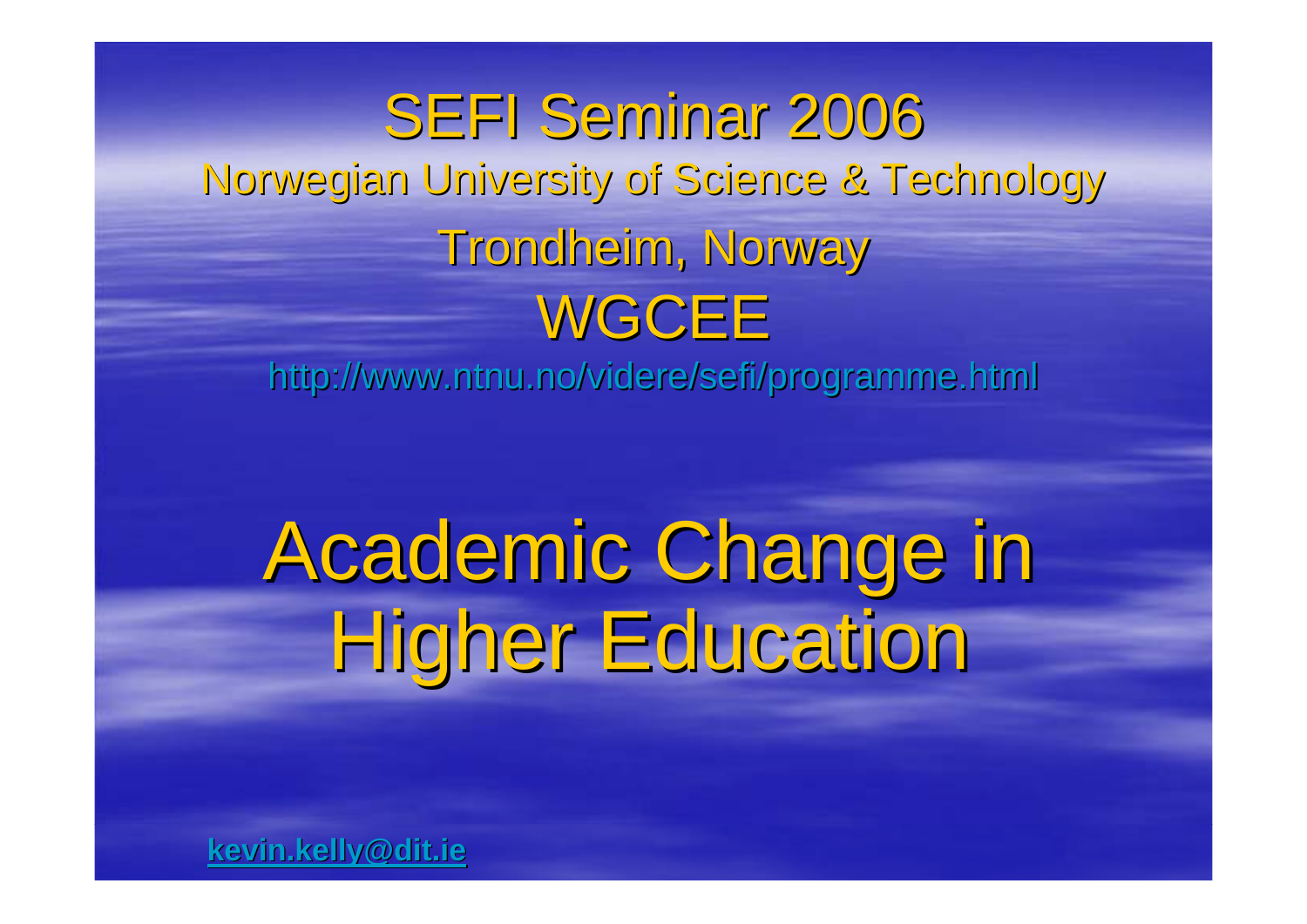#### Ireland

**Time of Change** 

- $\blacksquare$ Half-way between Berlin and Boston
- Not as cold as Norway
- $\Box$ Highest growth rates in OECD for 3 reasons:
	- 1.Growth in population Growth in population
	- 2.Increased proportion of population at work
	- 3. Increased efficiency (requires organisational learning and individual LLL)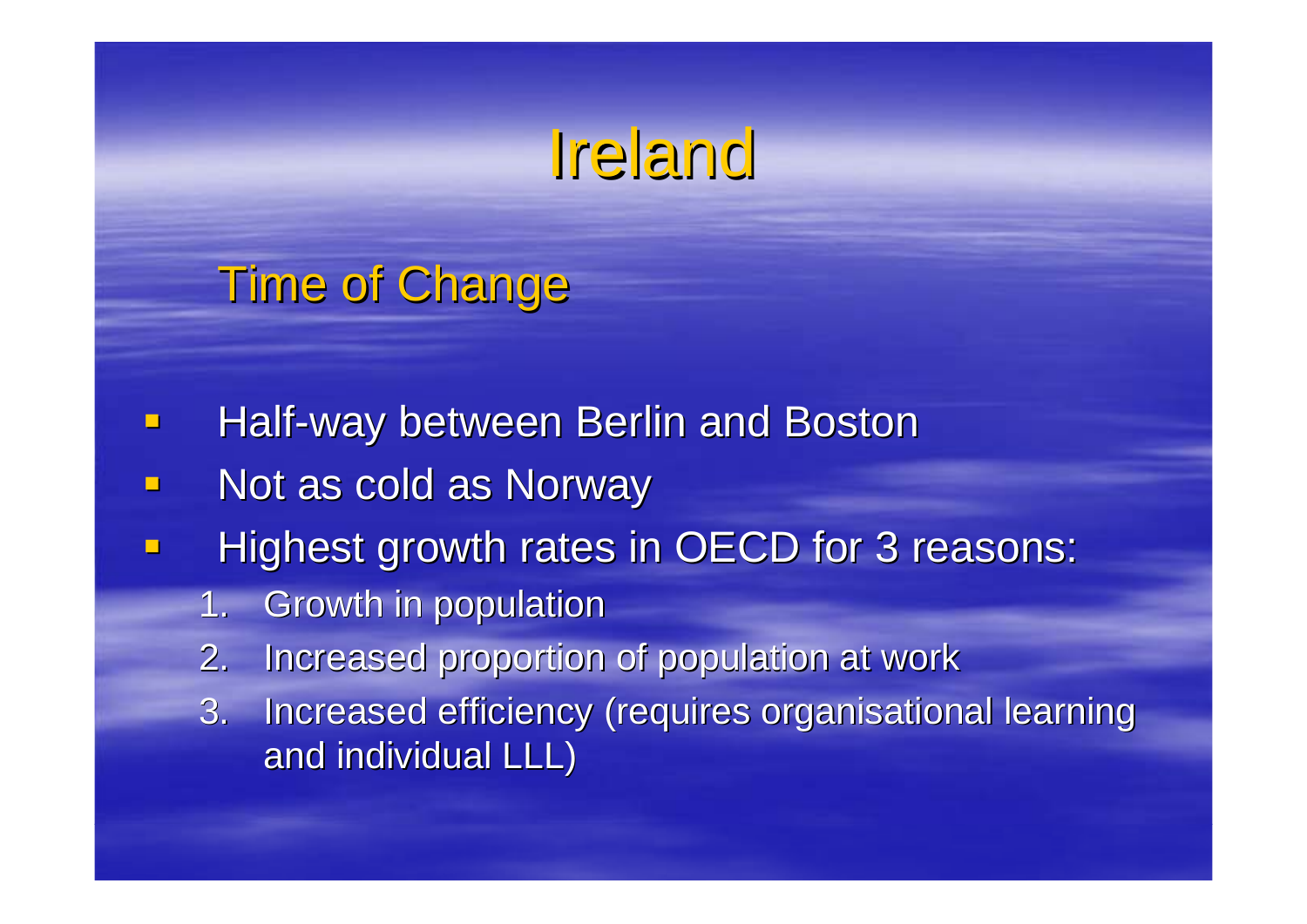## Dublin Institute of Technology

#### **Time of Major Change Time of Major Change**

- $\Box$ Moving to a single campus
- $\Box$ **Transition to University**
- $\blacksquare$ **Faculty of Engineering** 
	- $-$  Accreditation of 4 year degrees to 2010
	- $-$  Equal number of students on three year  $\overline{\phantom{a}}$ B.Eng Tech Degrees as on 4 year degrees
	- Needs to widen participation: Modularisation (multiples of 5 ECTS credits) semesterisation learning Outcomes based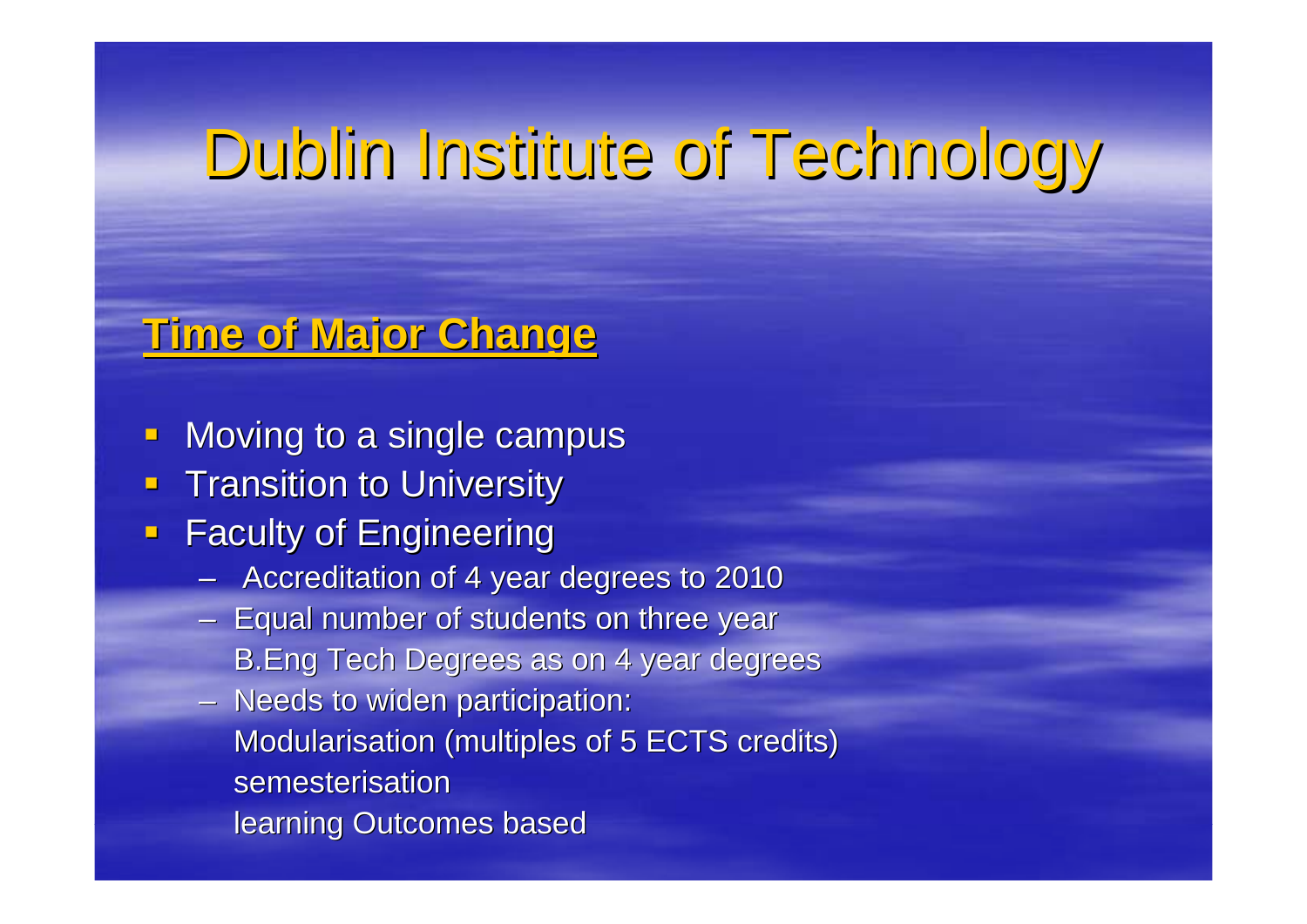#### Head of Learning Development Head of Learning Development

**Lead Academic Change in Faculty of** Engineering (5000 students) Engineering (5000 students) ■ 1991 - $\mathcal{L}_{\mathcal{A}}$ – 2006 change is slow in academia  $\mathcal{L}_{\mathcal{A}}$  , where  $\mathcal{L}_{\mathcal{A}}$  is the set of the set of the set of the set of the set of the set of the set of the set of the set of the set of the set of the set of the set of the set of the set of the set of the Why ?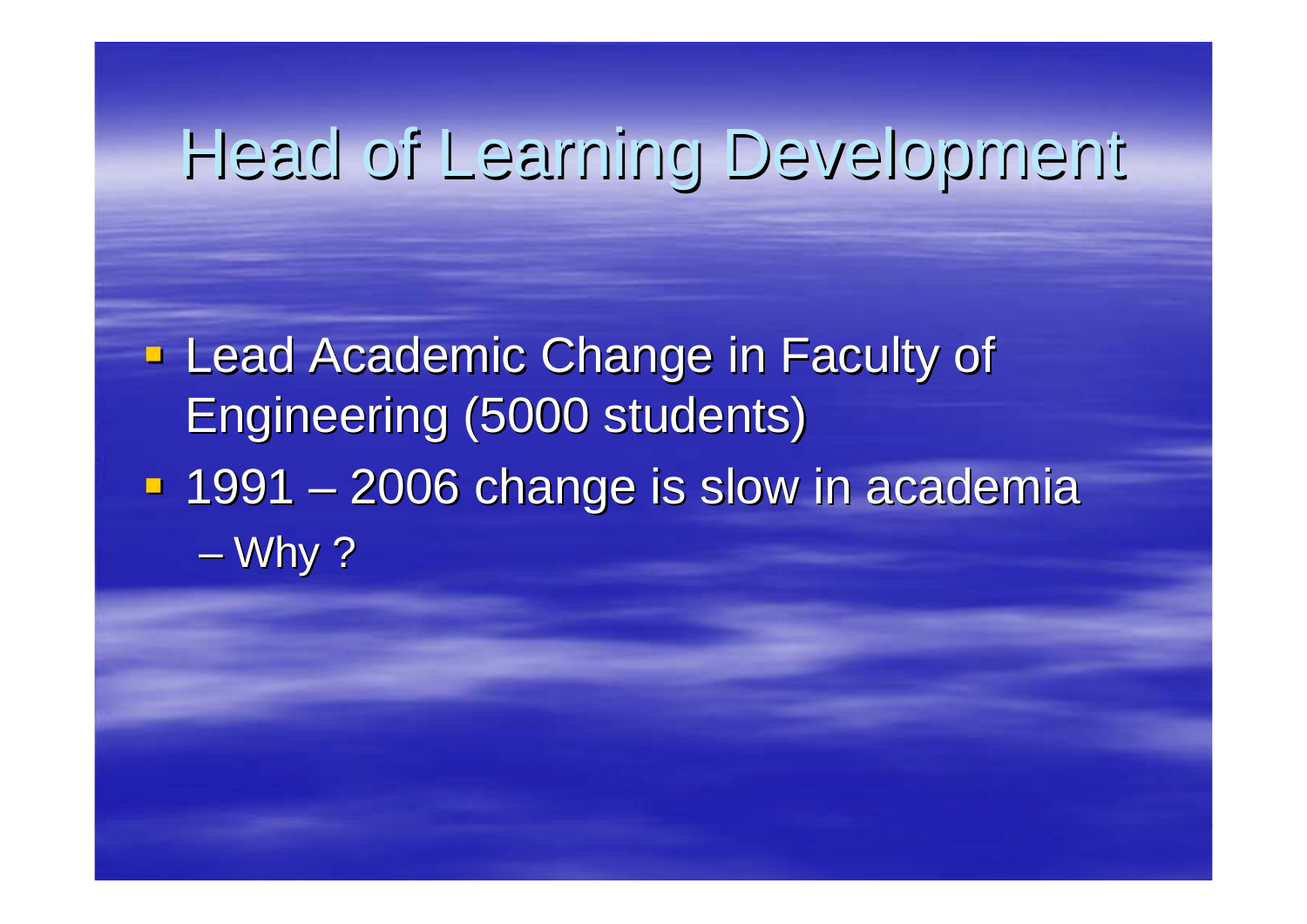#### Introduction Introduction

This paper considers:

- **The rapid and radical change occurring in the The rapid and radical change occurring in the** external environment for Higher Education (HE)
- $\blacksquare$  The pressure this creates on HE to respond appropriately appropriately
- *requires innovative and imaginative response requires innovative and imaginative response* **What type of organisation might be** successful in this new environment? Collegial, managerial (corporate), entrepreneurial ???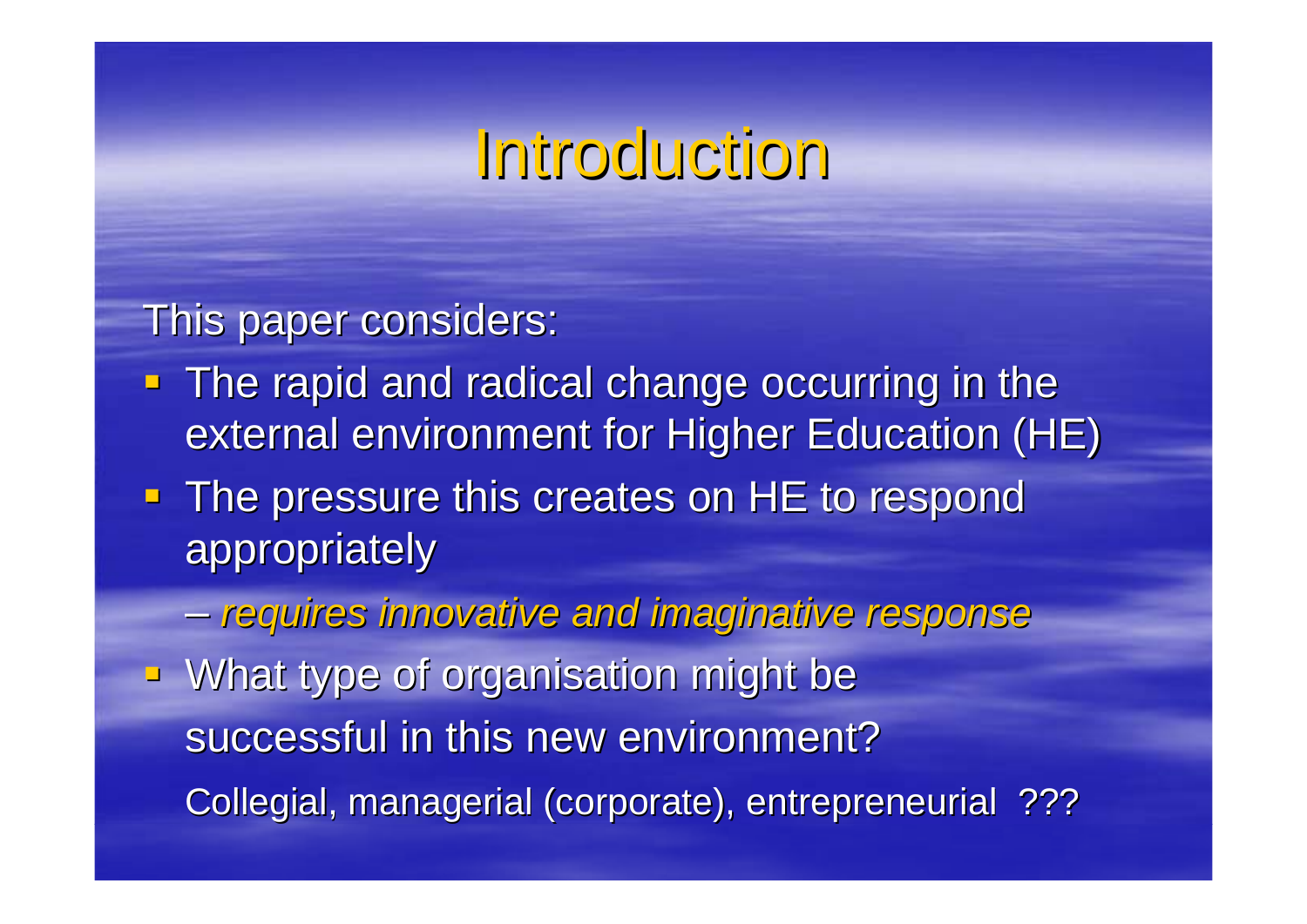The Rapidly and Radically Changing Environment for Higher Education

**- Increased cost of HE to state (taxpayer) Demands from industry changing in Global** economy, particularly in high value economies, includes CPD etc...

**Increased use of ICT** (information computer technology)

**- Demographics** 

**Example 2 Changing demands of students** 

**Pressures for social equality & fairness**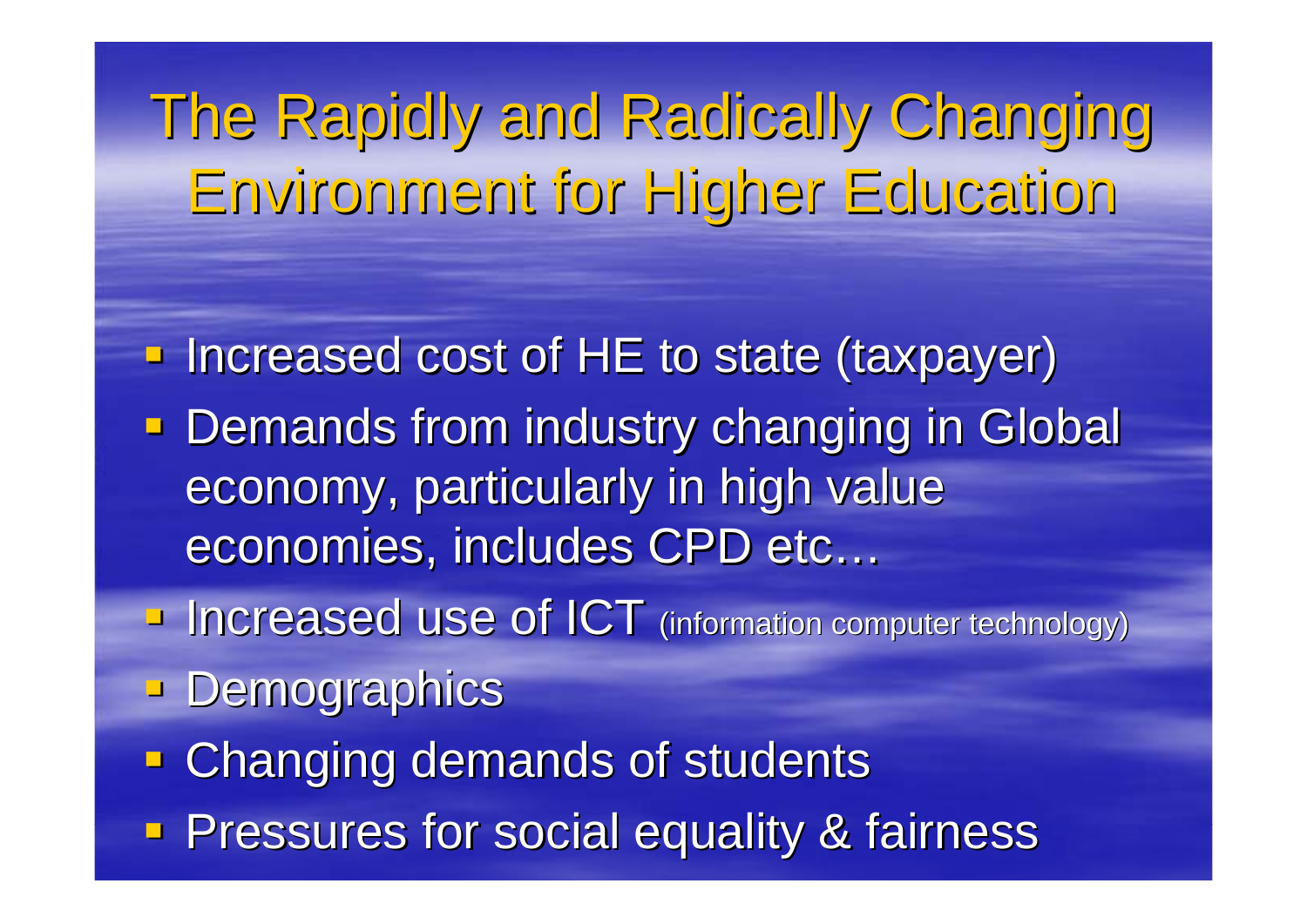### Change in HE

- $\blacksquare$  Elite to mass to universal
- **17 million students across Europe** (up 20% in a decade) -- Cost to the taxpayer
- **Dearing in the UK, West committee in Australia**
- **Are European universities to follow American and** become more entrepreneurial ? (Blair) become more entrepreneurial ? (Blair)
- $\blacksquare$  In the US the external environment and the market serve as catalysts for change
- **In Europe the major driver for change is the state In Europe the major driver for change is the state** Innovation is key?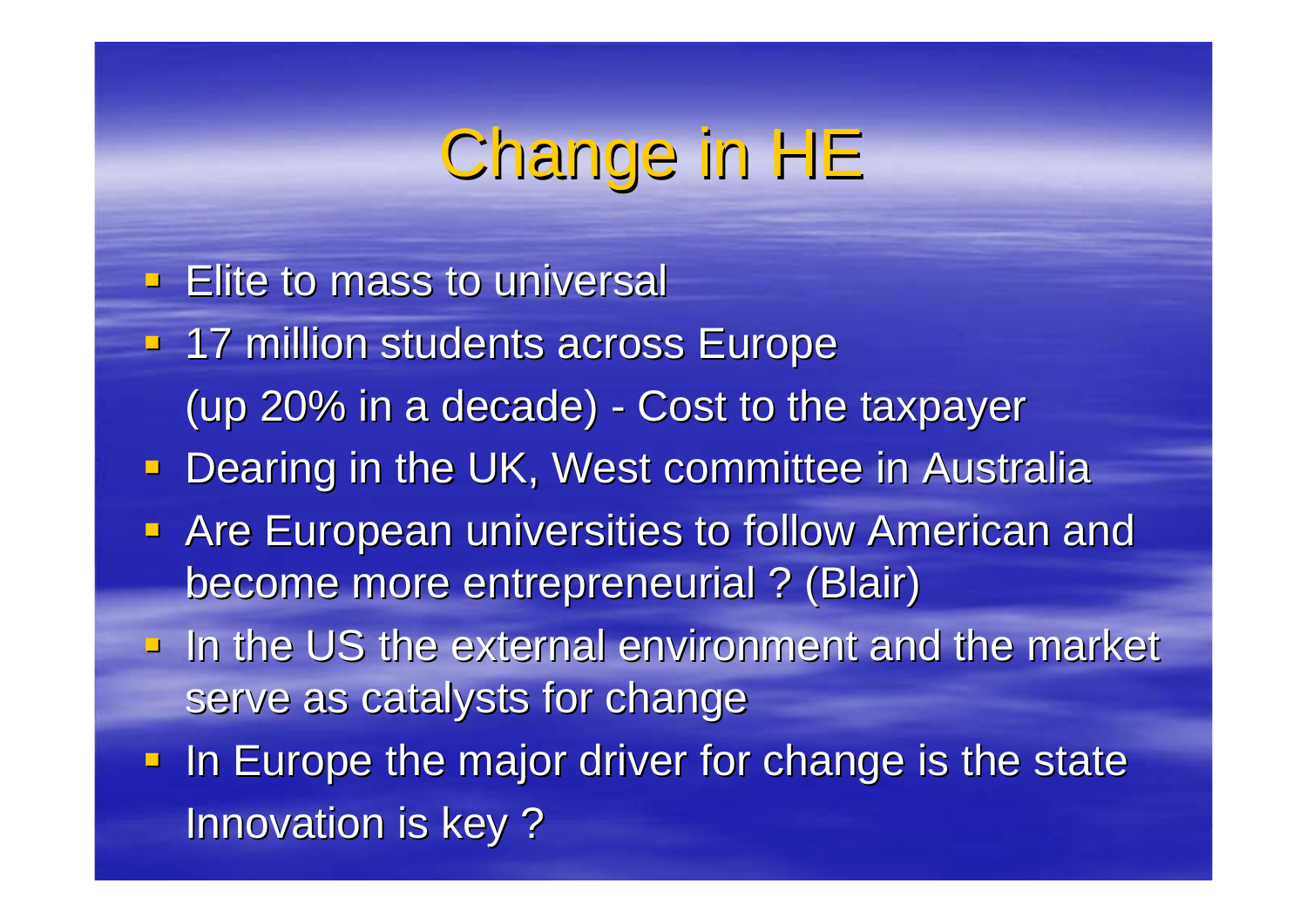Change from Perspective of Academic Management Staff

Ramsden (1998) identified the following as the main challenges university leaders face:

- $\mathcal{L}_{\mathcal{A}}$ – Maintaining quality with fewer resources (doing more with less);
- $\mathcal{L}_{\mathcal{A}}$  , where  $\mathcal{L}_{\mathcal{A}}$  is the set of the set of the set of the set of the set of the set of the set of the set of the set of the set of the set of the set of the set of the set of the set of the set of the – Managing and leading at a time of rapid change;
- $-$  Turbulence and alteration in HE;
- Demographics and responding to new types of students.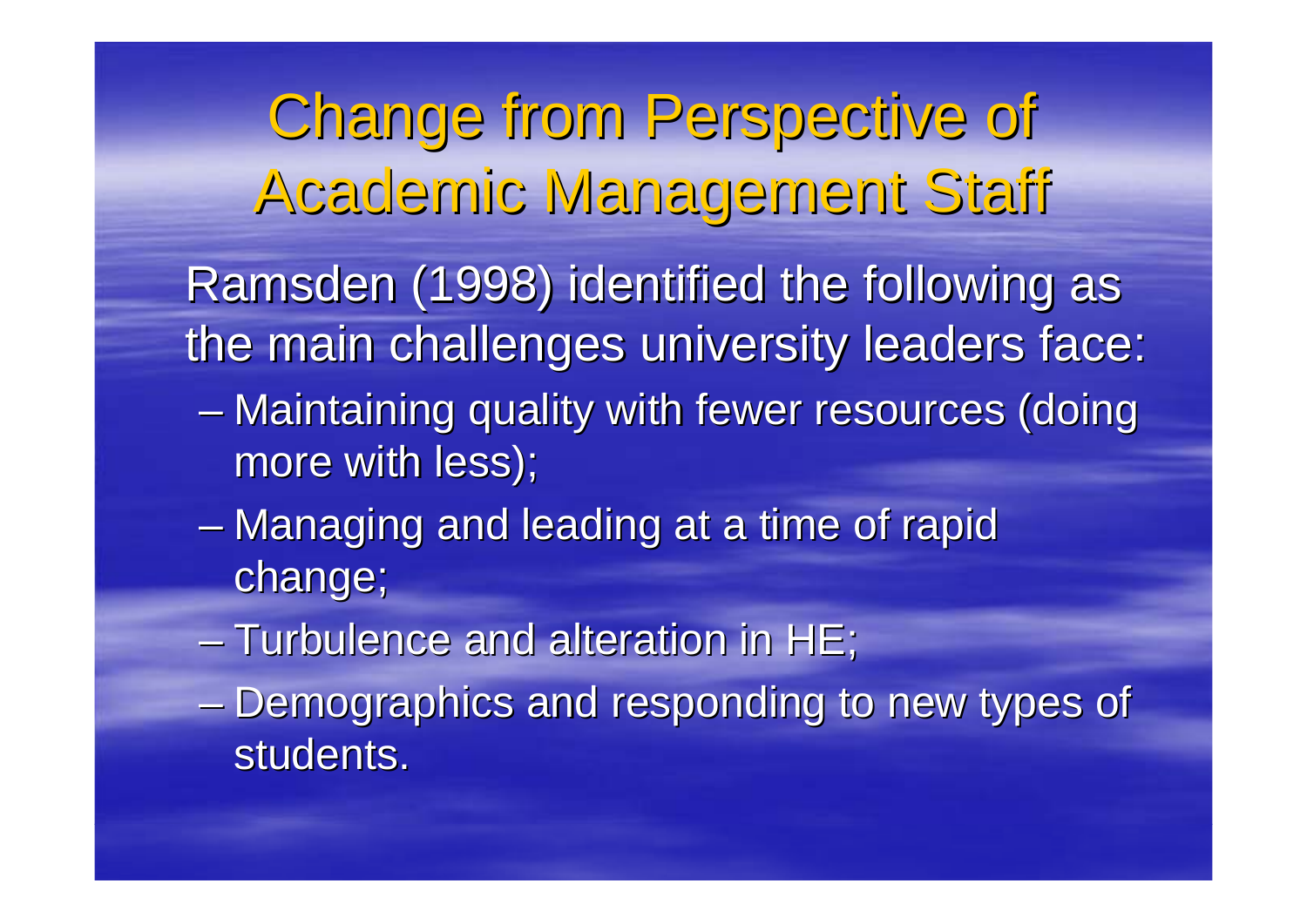#### What About the Academic ? What About the Academic ?

Academics are being asked to meet the needs of<br>a more diverse group of students, to teach more<br>flexibly using information technology, to redesign<br>curricula to take account of the more rounded skills demanded by industry, to subject their<br>teaching to evaluation, develop and implement<br>improvements, and use more formative<br>assessment aligned to learning outcomes. There<br>are pressures on academics to deliver more to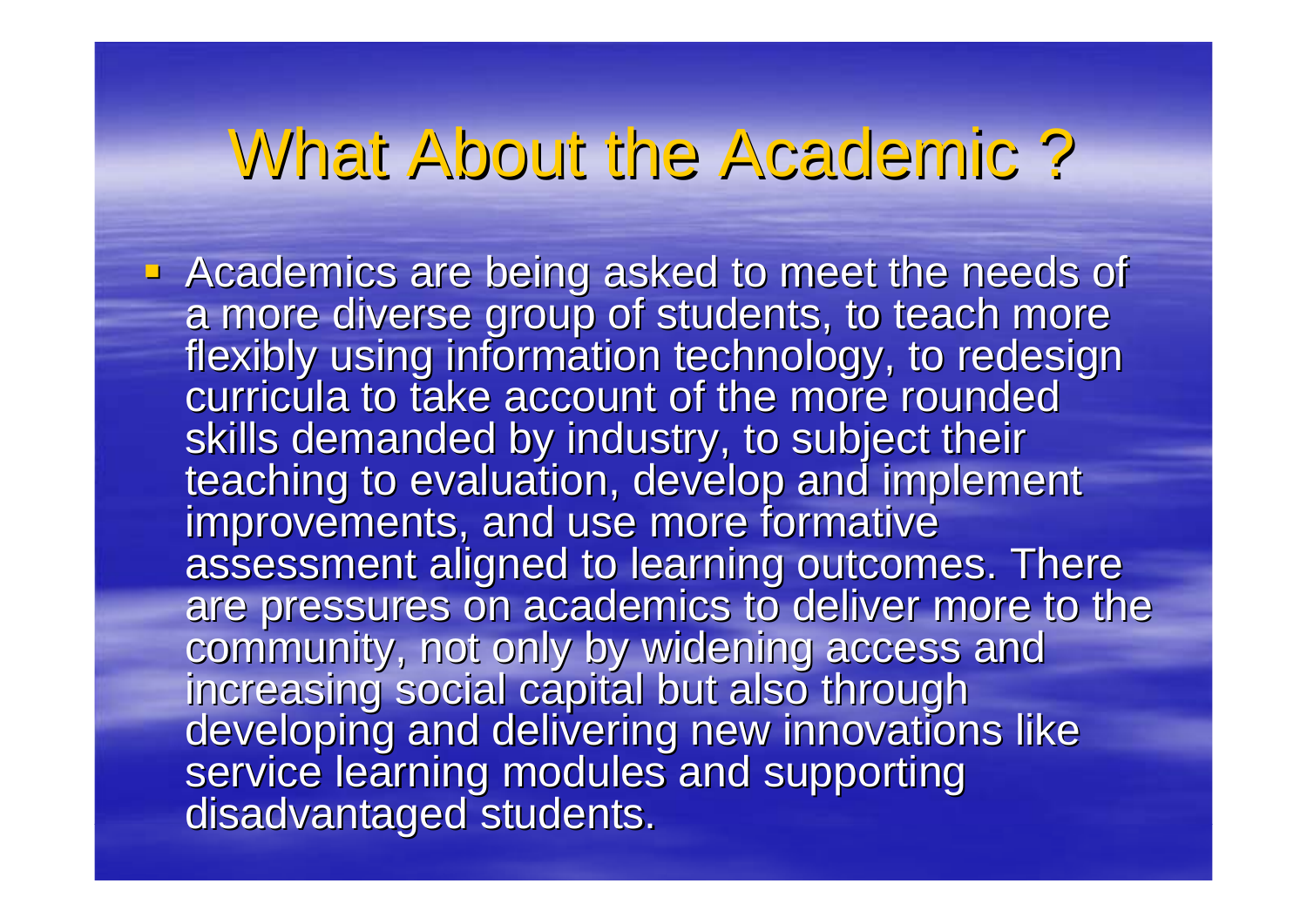#### Change in Industrial Organisations Change in Industrial Organisations

**Scientific Management** Scientific Management **Bureaucracy and Hierarchy Total Quality Management Learning Organisations**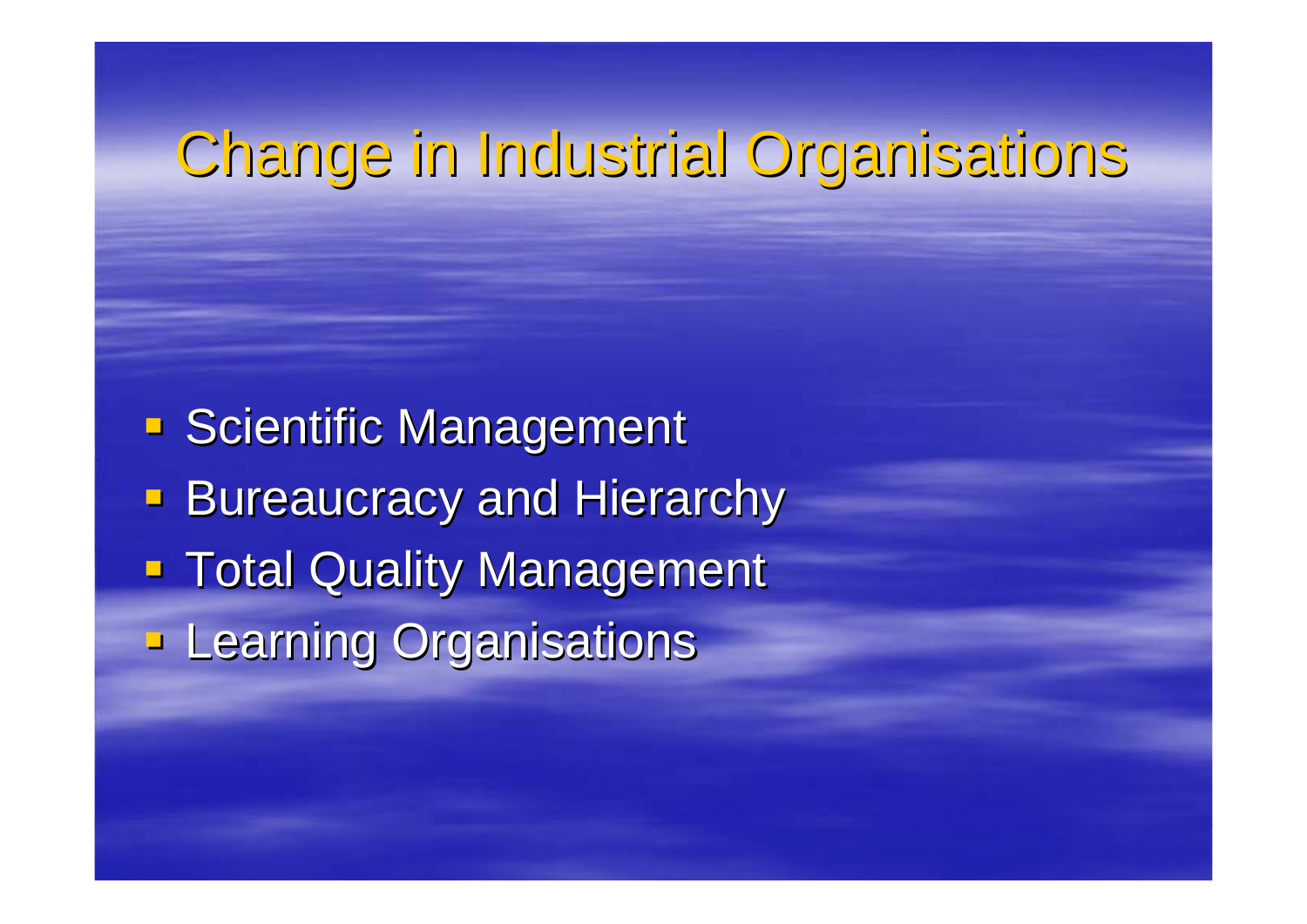Learning Organisation Responding to External Environment

**E......For an organisation to survive, its rate** of learning must be equal to or greater than the rate of change in environmental conditions… Garratt (2000 )

**The Learning Organisation was advocated The Learning Organisation was advocated** by Senge in 1990 as the means of achieving this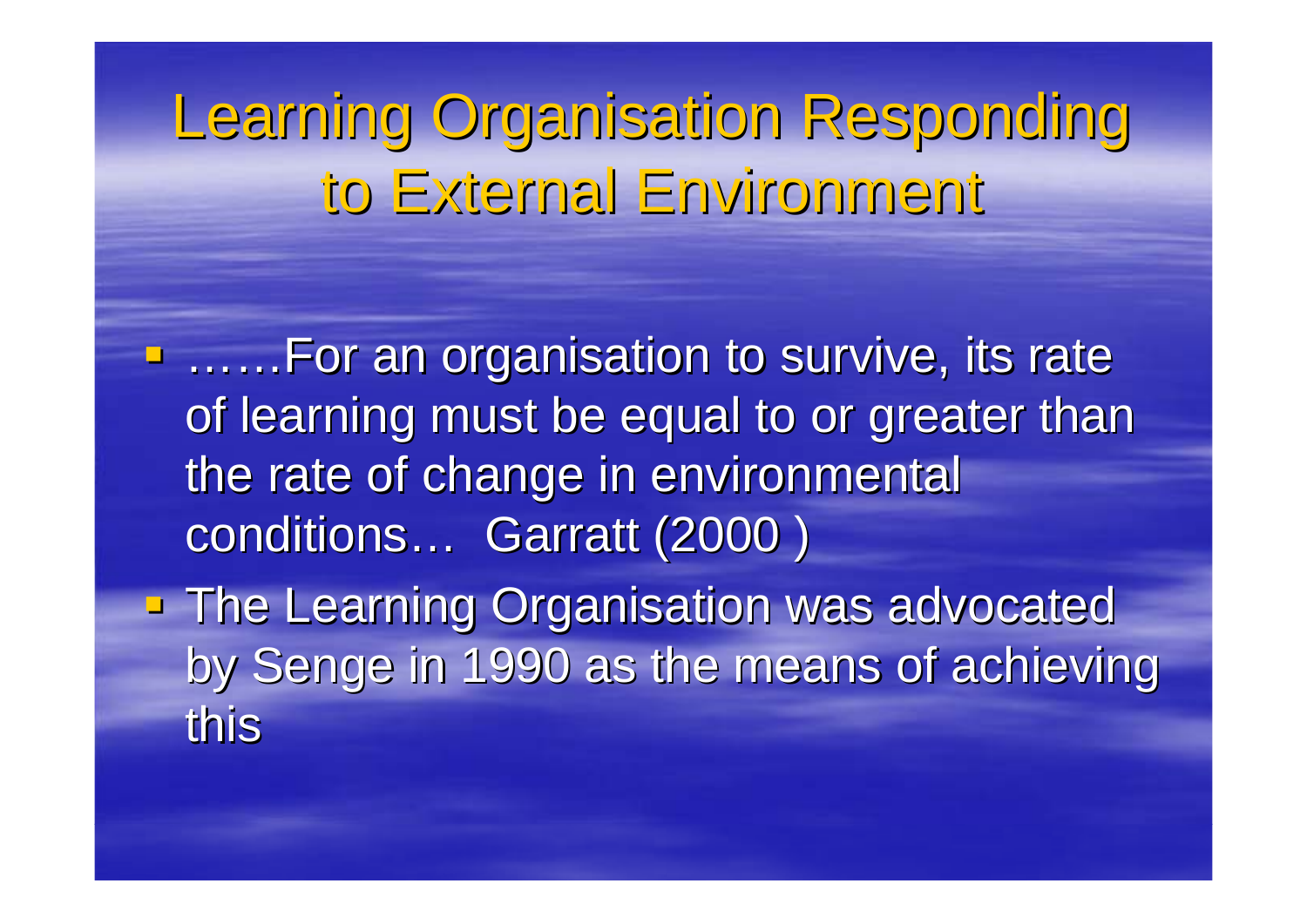#### Learning Organisation

**Trowler (1998), Duke (2002) and others Trowler (1998), Duke (2002) and others** refer to the learning university

... as a possible organisation structure that may well be suited to the modern HE organisation facing major academic change.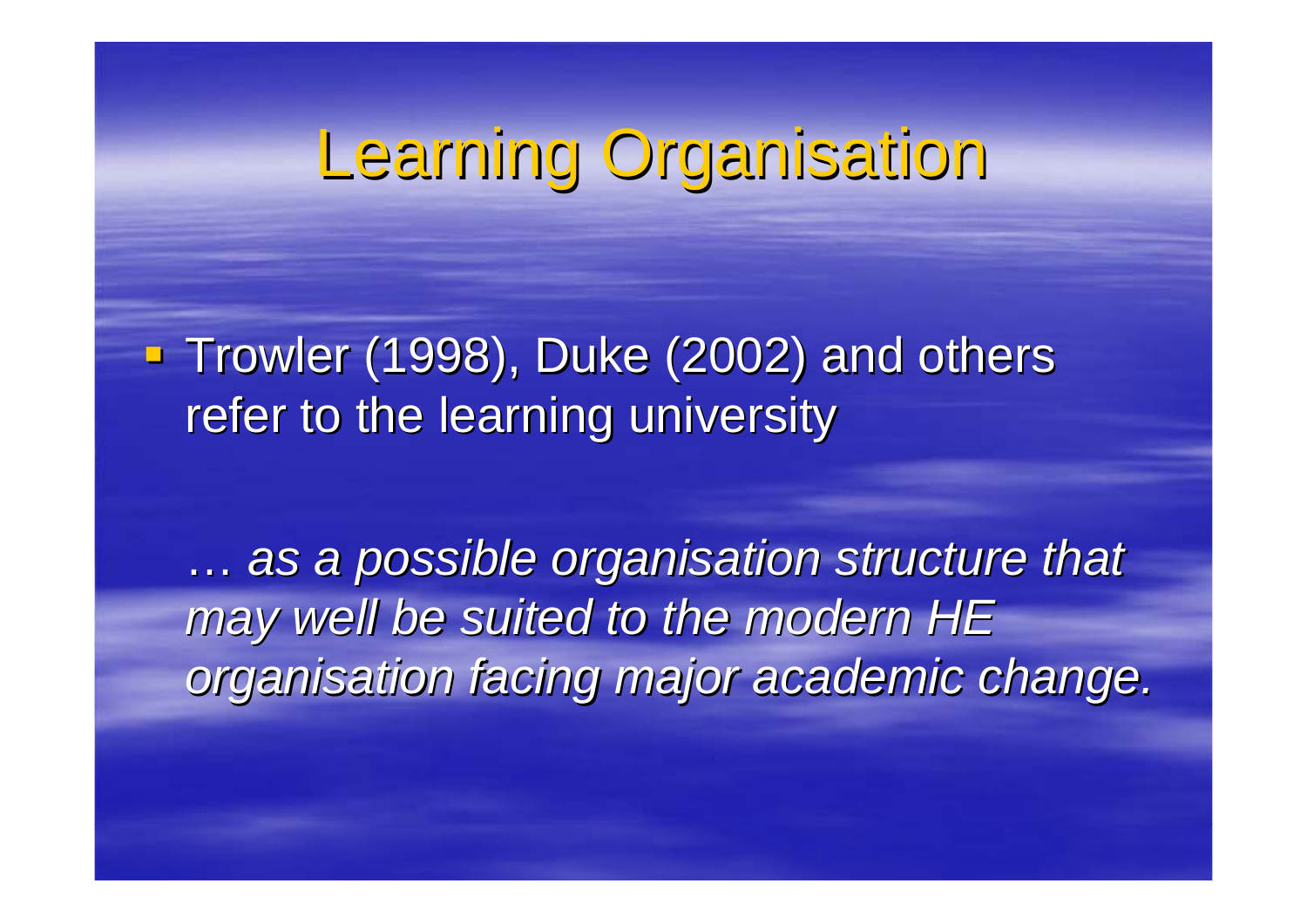#### Learning Organisation contd

- **Duke describes: The fallacy of many senior Fallacy of many senior** *managers in HE in the UK believing they know managers in HE in the UK believing they know better than those down the line ? better than those down the line ?*
- **Duke identifies the learning organisation as a** continuously thinking, planning, reviewing, and adaptive organisation
- $\blacksquare$  He suggests that although the term *Learning Organisation Learning Organisation* is now dropping out of fashion, the substance of it is still rising in importance.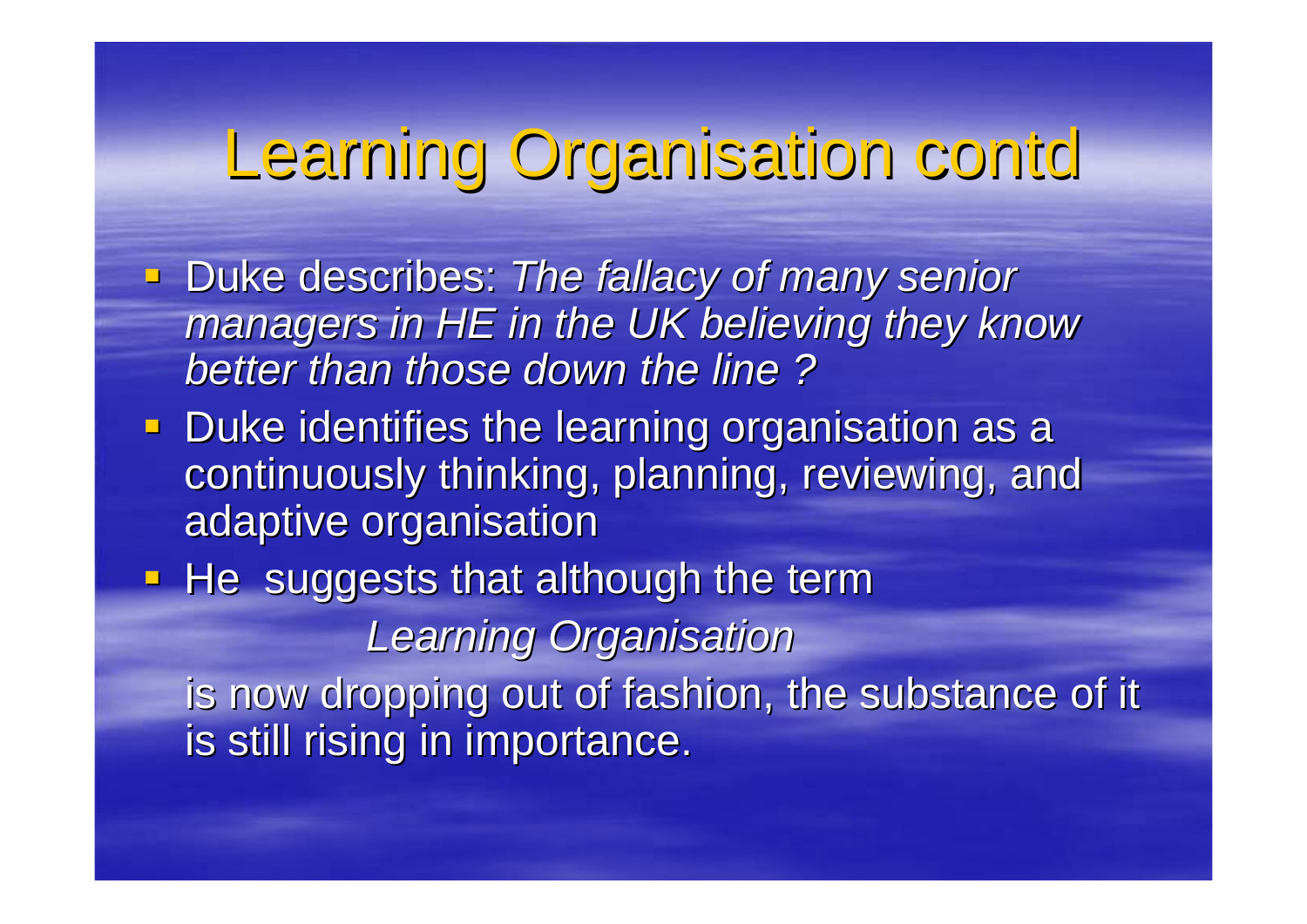### Learning Organisation contd

 Wonacott, in Wonacott, in *Th*e *learning Organisation: learning Organisation: Theory and Practice* (2000), refers to the learning organisation as something more theoretical than actual  $\cdot$  $\mathcal{L}_{\mathcal{A}}$ – more a concept to focus aspiration than some objective state. **He quotes Senge as saying effectively that** ten years after he first used the term no one *quite understands what a learning quite understands what a learning organisation is, least of all him. organisation is, least of all him.*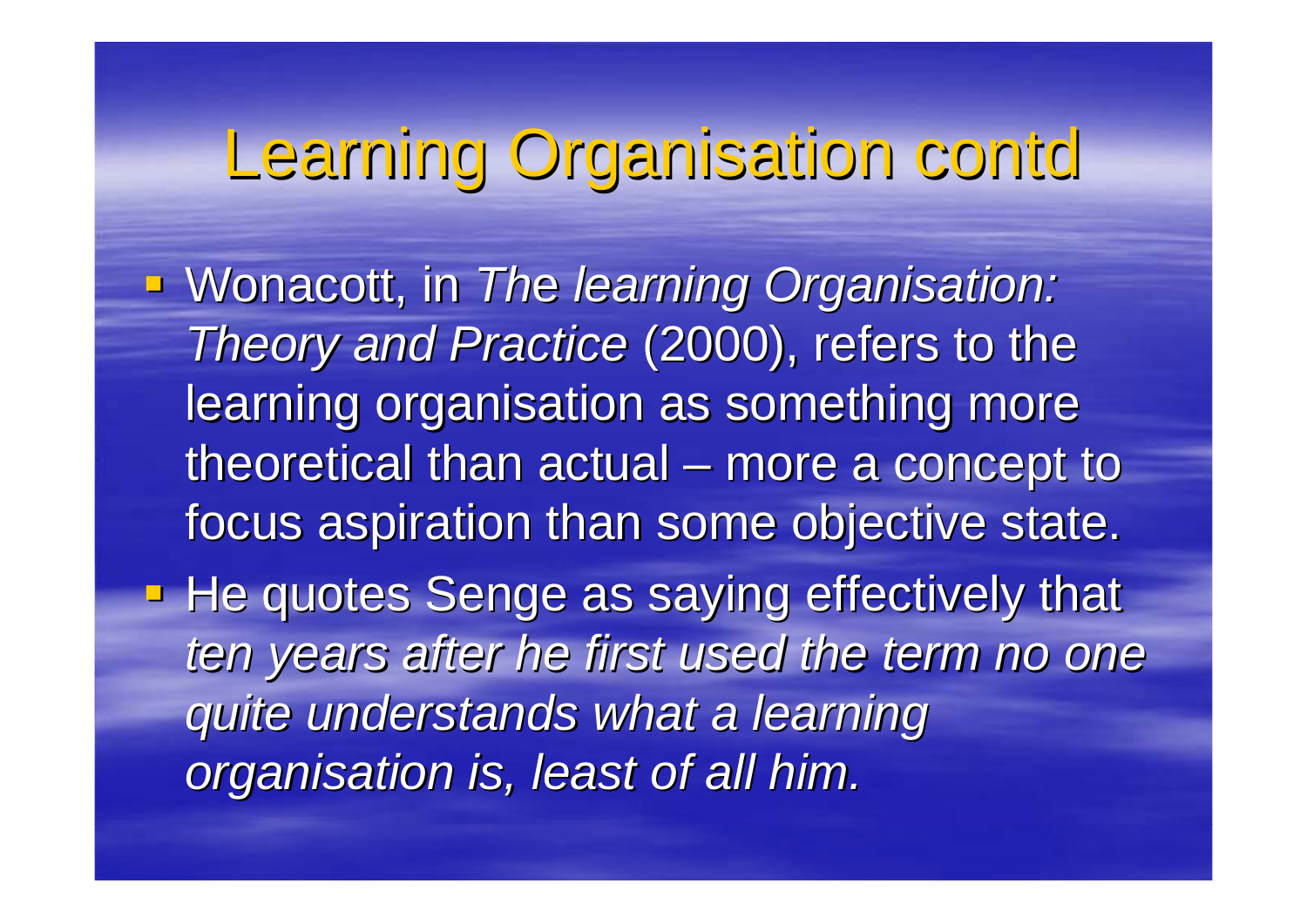## New Culture developing in HE New Culture developing in HE

- Abandonment of collegial decision making Abandonment of collegial decision making procedures (sometimes replaced by collegial consultation ) with top-down decision making processes, Felt (2001).
- **Individual leadership playing a more central role in** many universities
- **Strong correlation between increasing institutional** autonomy with increased accountability
- $\blacksquare$  Diminution of the role of the individual academic paralleled with the increasing voice of others. paralleled with the increasing voice of others.
- Over simplistic managerial mechanisms in the UK Yet parts of Europe appears to be drawn to this model ?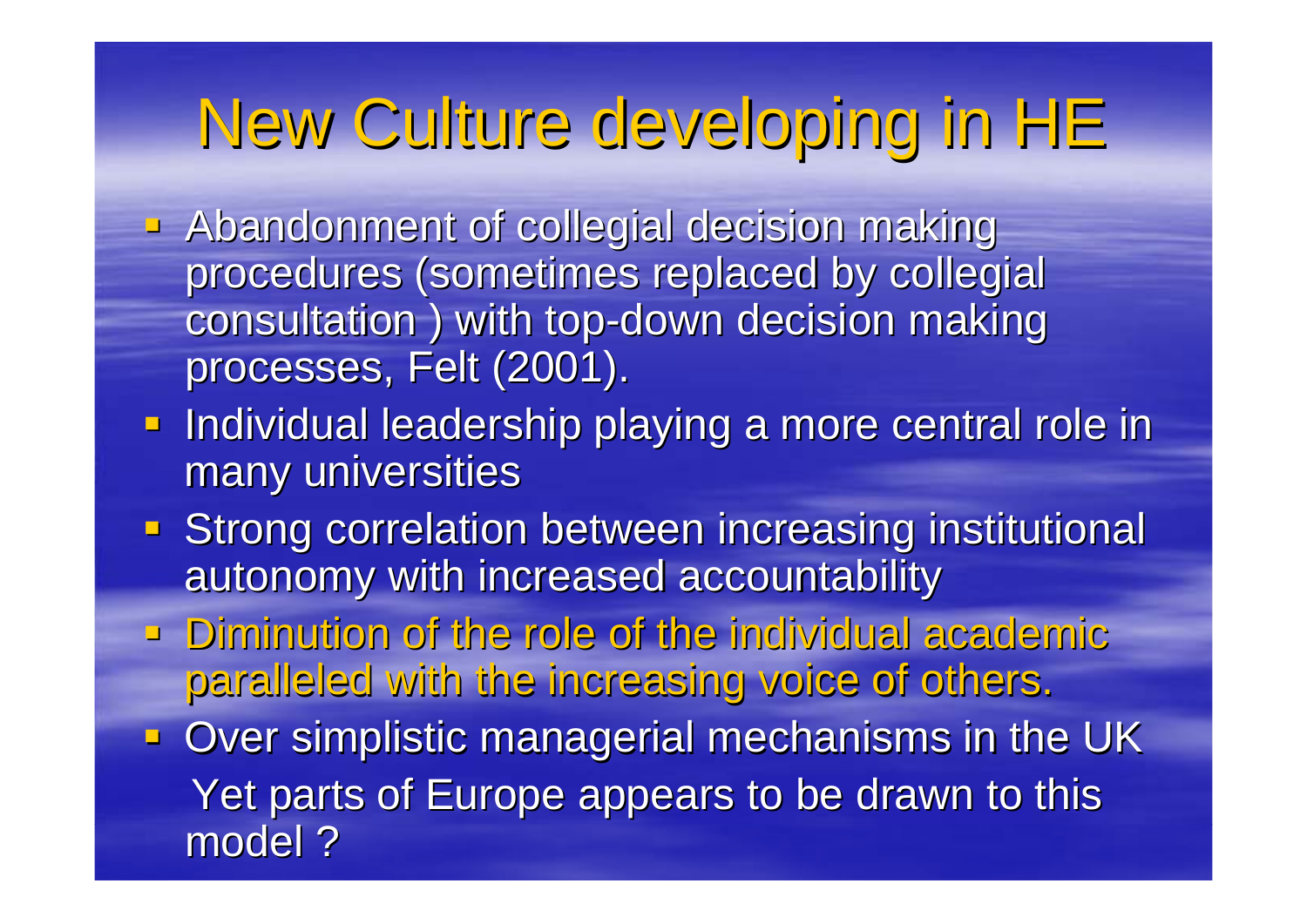#### Organisational Culture

- **According to Alvesson (2002) the term** organisational culture has no fixed meaning. If is used to refer to ideas, values and ideologies, rules and norms, emotions and expressiveness, the collective unconscious, or as behaviour, patterns, structures and practices.
- **Alvesson sums up culture as a tricky** concept used to cover everything and nothing.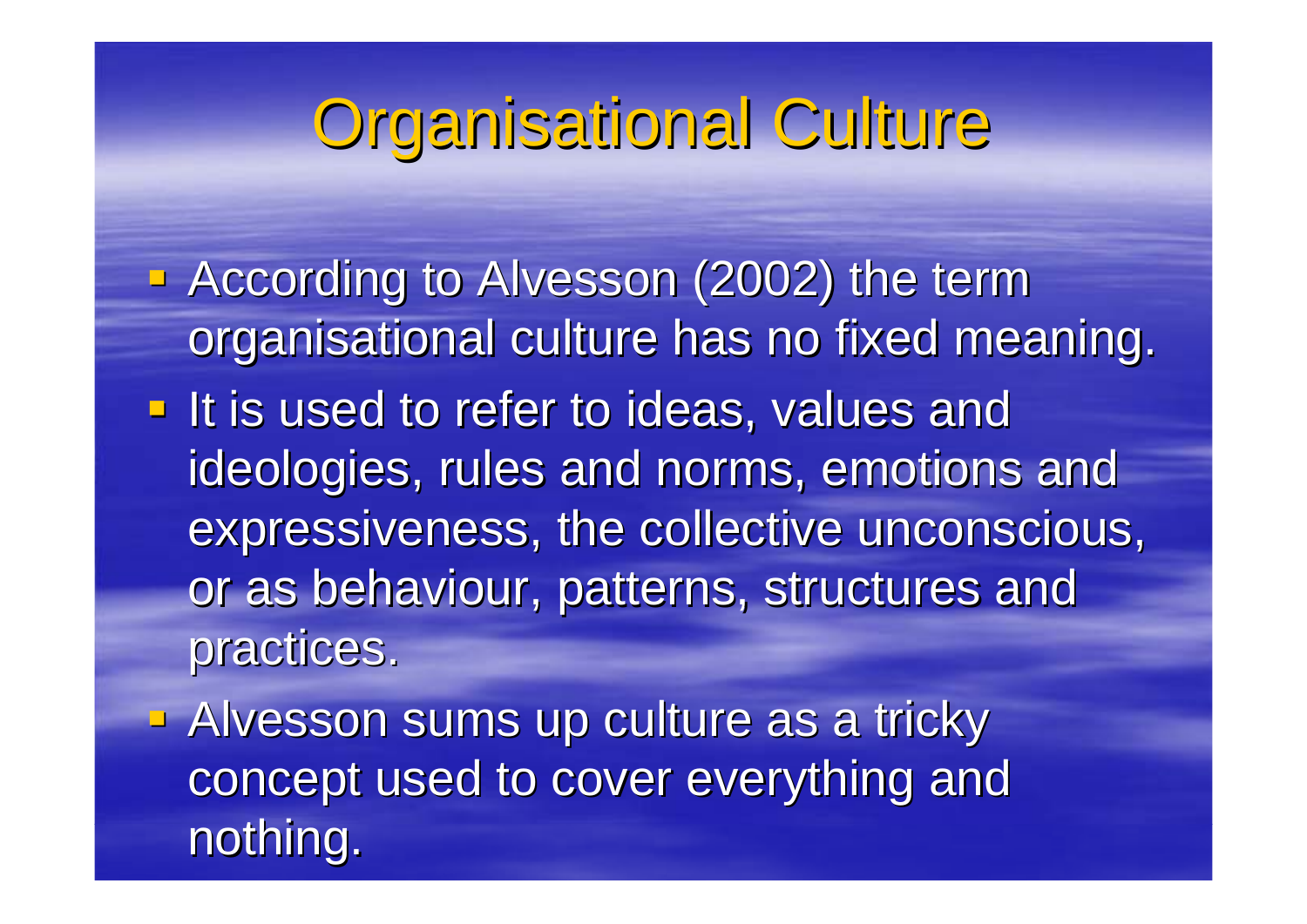## Change in DIT

- $\blacksquare$  In the DIT a top down decision to Modularise and Semesterise all programmes was taken but the benefits of efficiency, increased student choice and flexibility have yet to be fully realised
- $\Box$ **Pedagogically there has been change**  $\cdot$ – but not enough
- $\blacksquare$ **Boxes are ticked for Quality Assurance purposes**
- **The sceptics believe that change is expedient and only** skin deep.
- **Duke (1992) wonders if change in some Institutions of** *Higher Education is a new era or just a bending with the wind while the essentials remain unaltered ? wind while the essentials remain unaltered ?*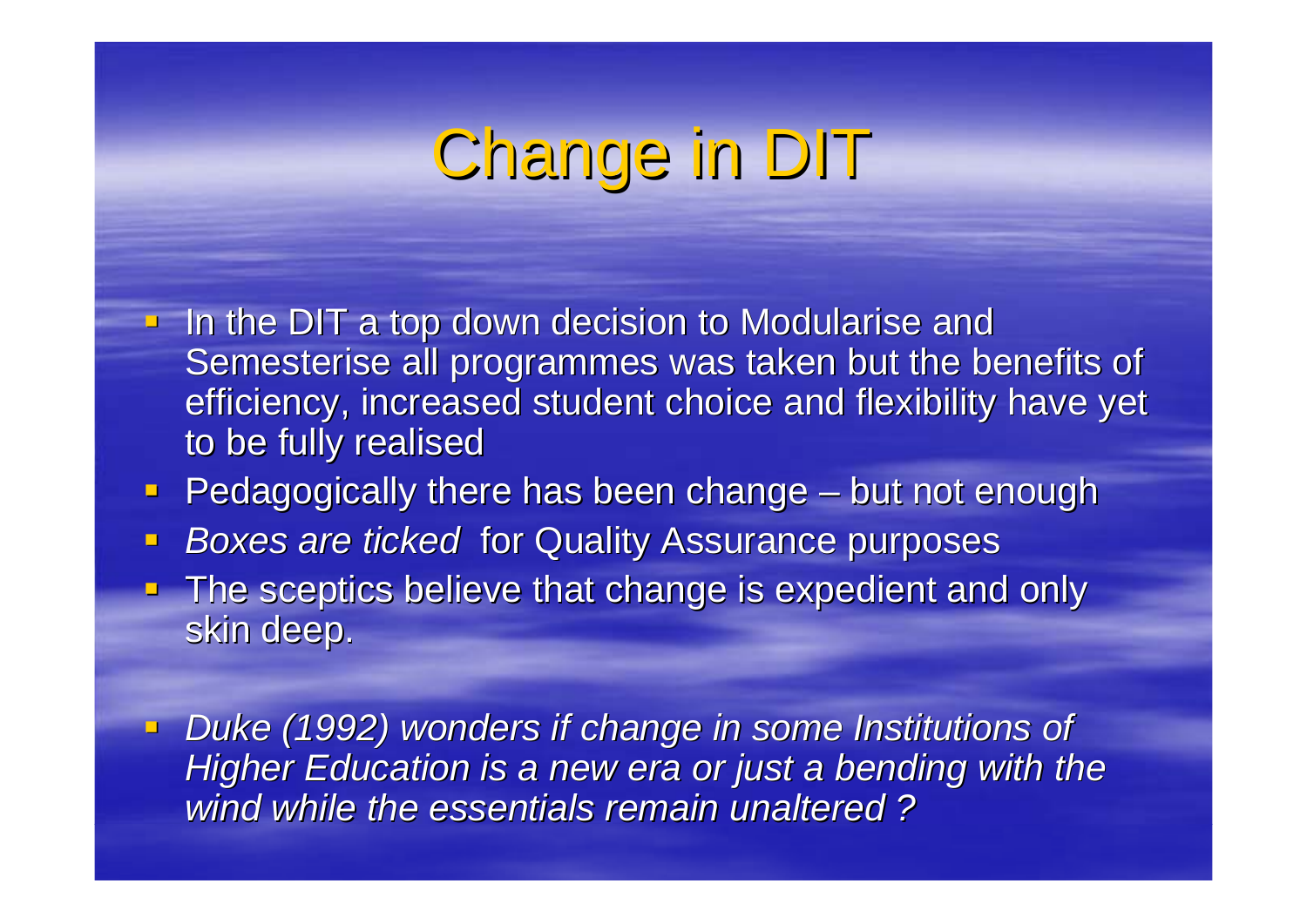#### Empathy with Academic staff Empathy with Academic staff

- **Ramsden (1998) in the UK, observes that too Ramsden (1998) in the UK, observes that too** much academic management has been reactive, leisurely and amateur with too much focus on short term goals
- *Just as effective teaching is based on an Just as effective teaching is based on an understanding of how students learn, understanding of how students learn, effective academic leadership is based on an effective academic leadership is based on an understanding of how academics work. understanding of how academics work.*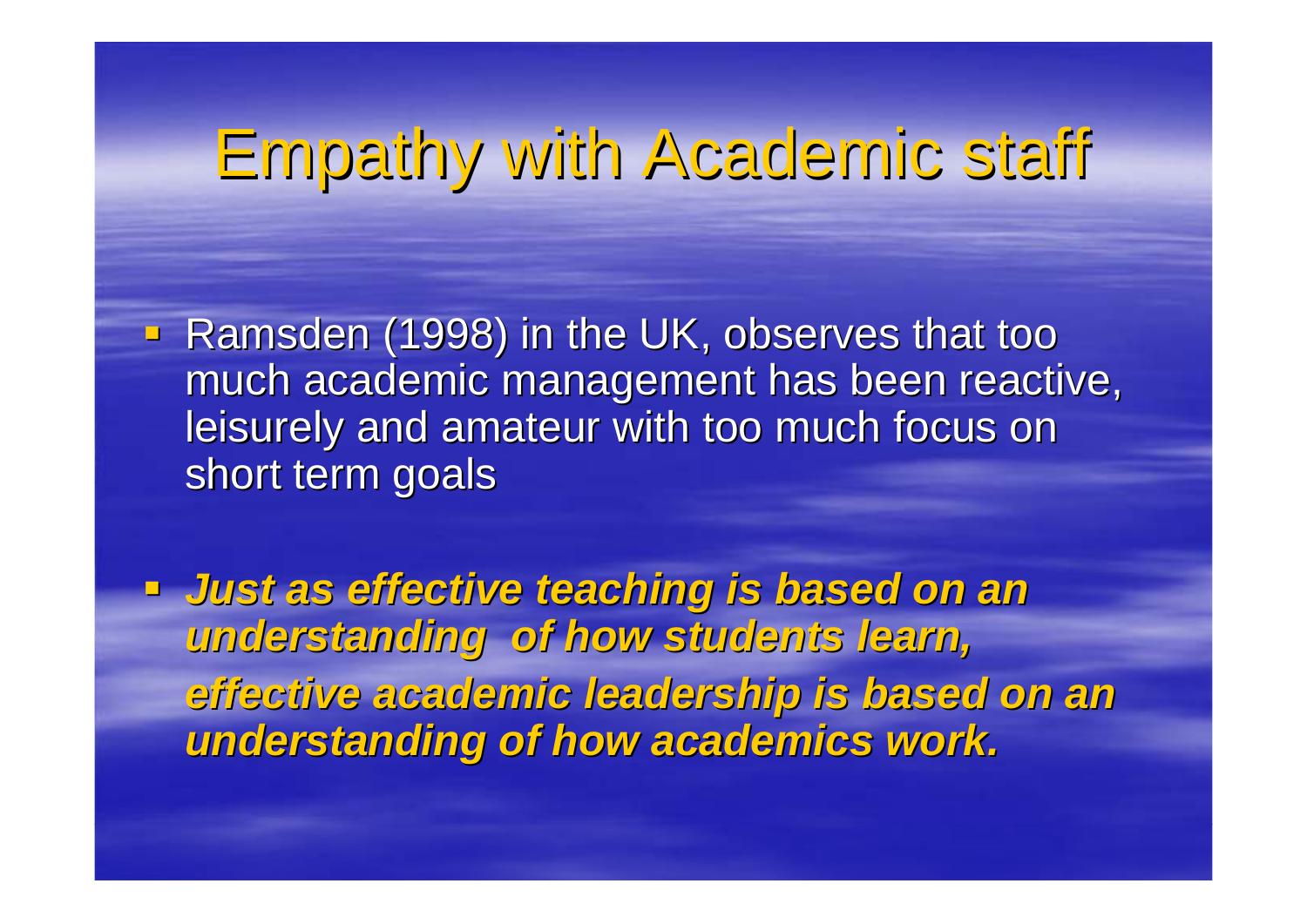#### Collegial v Managerial

**Felt (2001) carried out a case study analysis** of the decision making structures, university autonomy and changing paradigms in higher education policy, in eight countries in Europe.

He considers collegial and managerial (corporate) as two polar extremes. (corporate) as two polar extremes.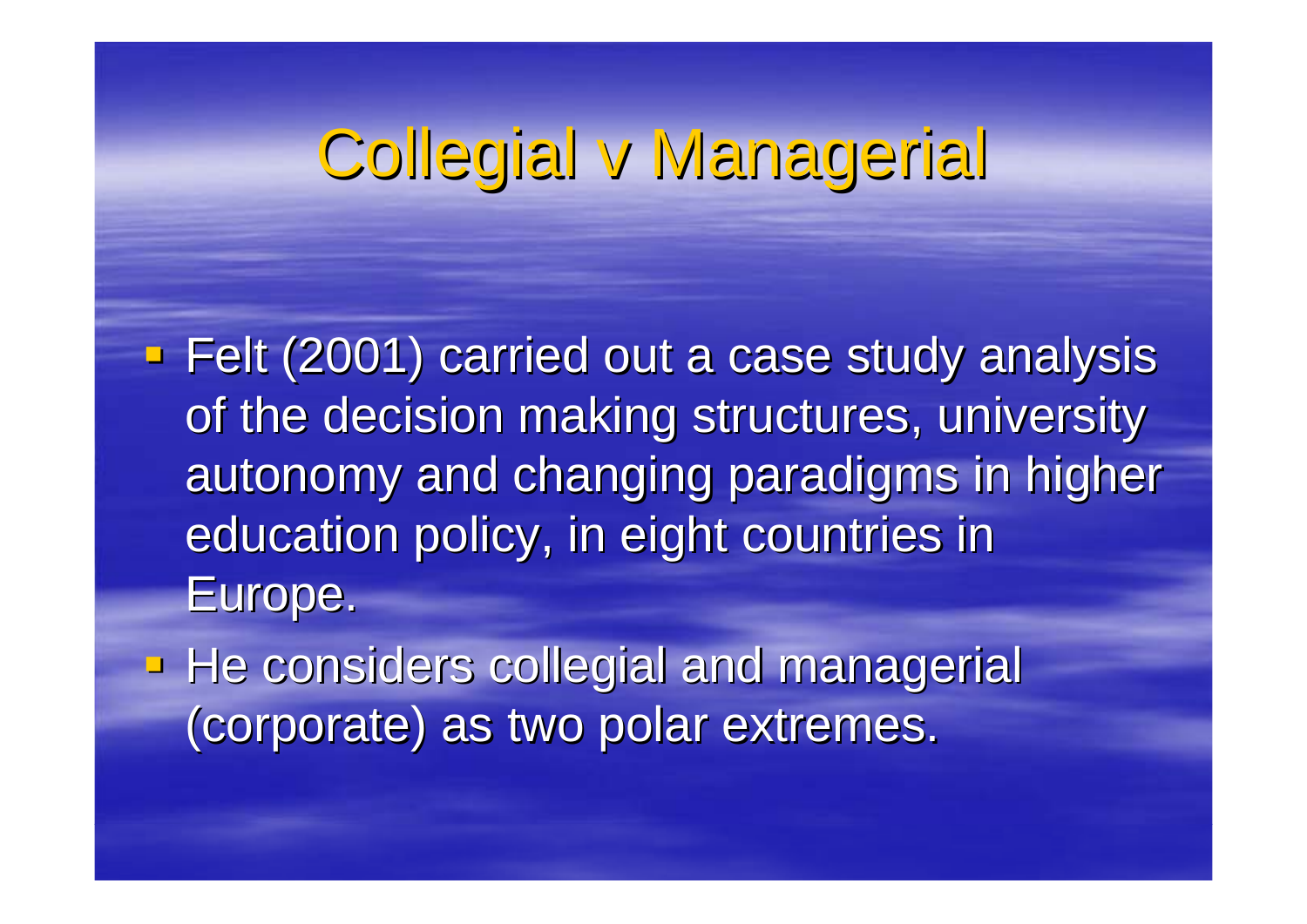### Collegial Systems

The collegial university up to the 1970s?

**- Lack of flexibility towards external change and** slow adaptation to the demands of stakeholders.

 $\blacksquare$  No clear responsibility for decision making.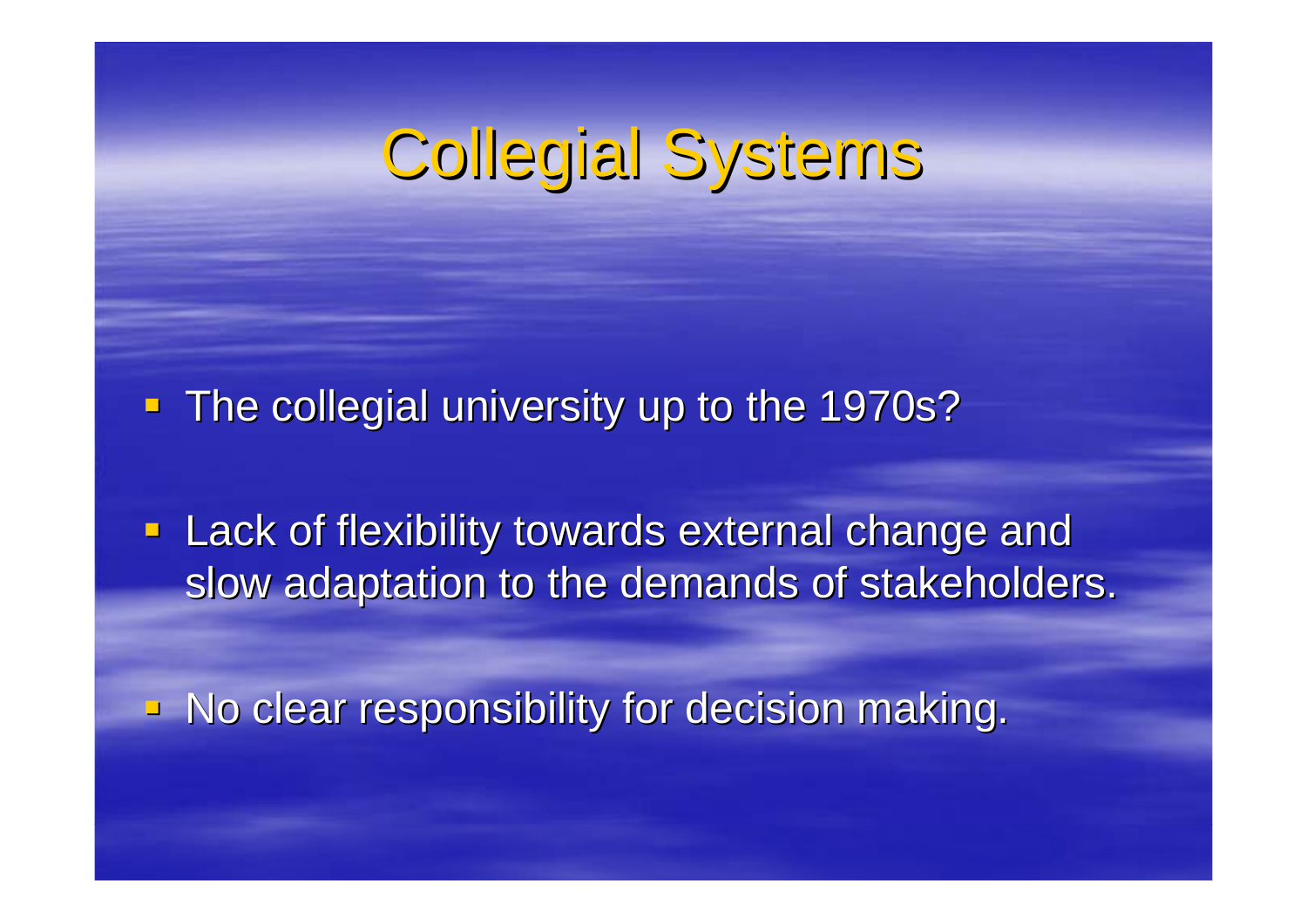#### Managerial Systems

- $\blacksquare$  An executive management system with hierarchical structure and influenced by private sector practice.
- **Less academic freedom**
- $\blacksquare$ Goals are set by external sources
- **Academics have freedom only to decide how to Academics have freedom only to decide how to** fulfill them.
- **A Corporate type of HE organisation?**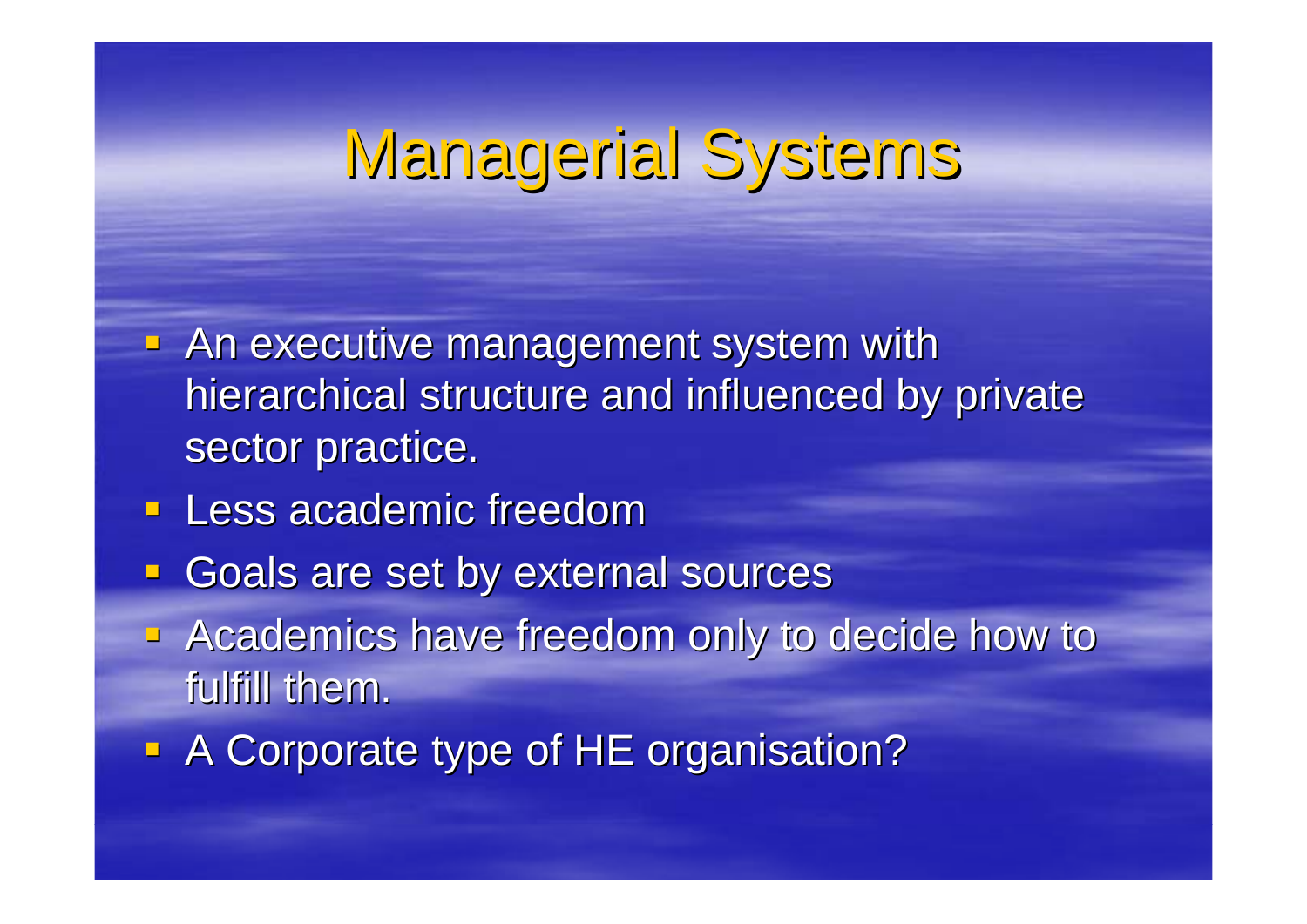| <b>Different</b><br><b>Model</b>      | Policy definition: loose                                |                                                              |                                       |
|---------------------------------------|---------------------------------------------------------|--------------------------------------------------------------|---------------------------------------|
| Control of<br>implementation<br>Loose | ${\bf A}$<br><b>Collegium</b><br>D<br><b>Enterprise</b> | B<br><b>Bureaucracy</b><br>$\mathbf C$<br><b>Corporation</b> | Control of<br>implementation<br>Tight |
|                                       | Policy definition: tight                                |                                                              | <b>McNay Model</b>                    |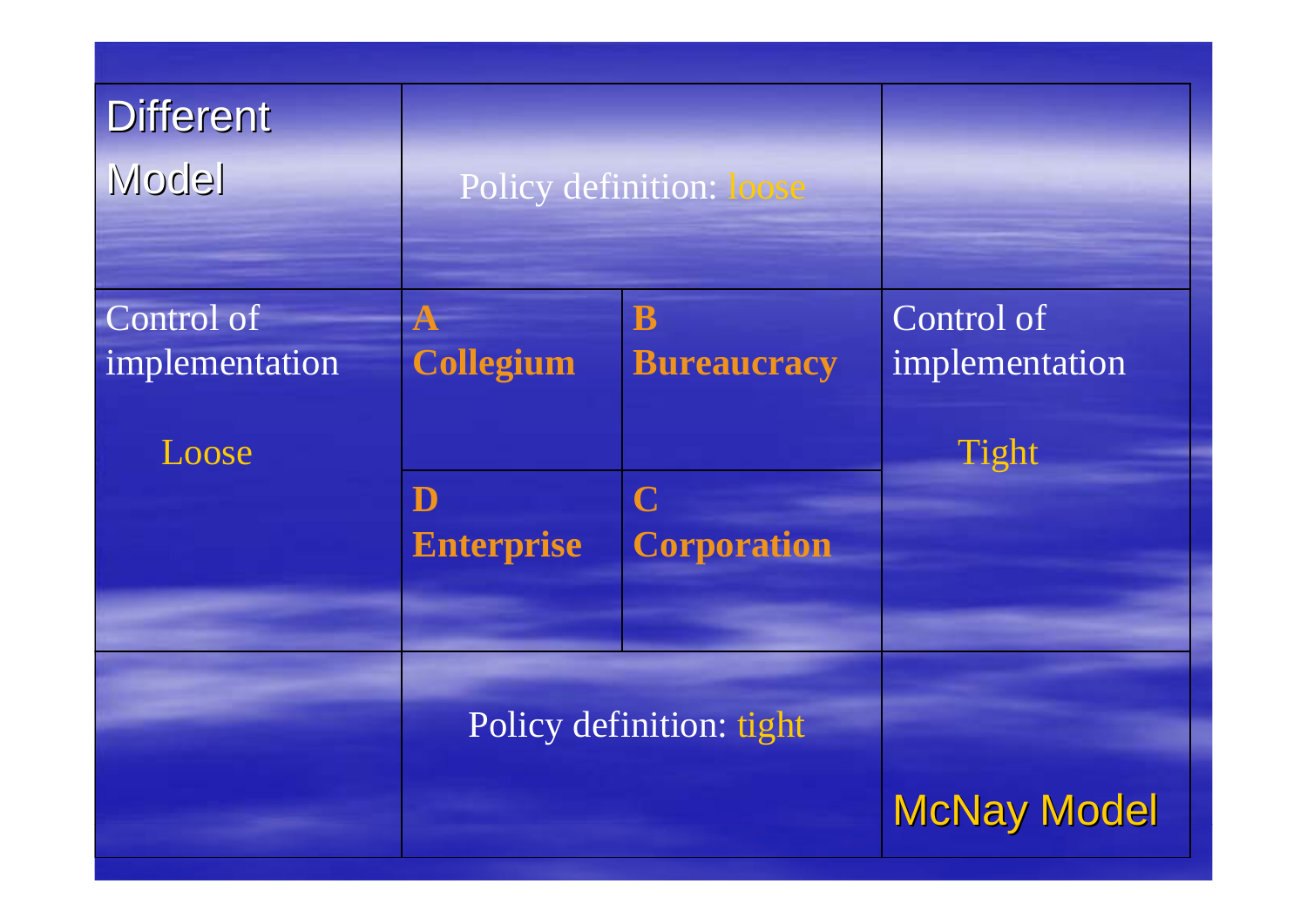#### Questions

- $\blacksquare$  Is there a consistent move across the world towards tighter policy control/definition ?
- $\blacksquare$ **Entrepreneurial a bridge too far in Europe?**
- $\blacksquare$ Most organisations appear to be a mixture of all but with the emphasis changing in different countries – what is happening in your university?
- **If also the key to successful change finding a way of getting Is the key to successful change finding** staff to take ownership of a shared vision and thus maximise the potential of every HE organisation's best asset  $-$  it's staff ?
- **EXTERN Where does the balance between empowerment and Where does the balance between empowerment and** control best sit in an innovative organisation?
- **Are managers talking about empowerment whilst retaining** control ?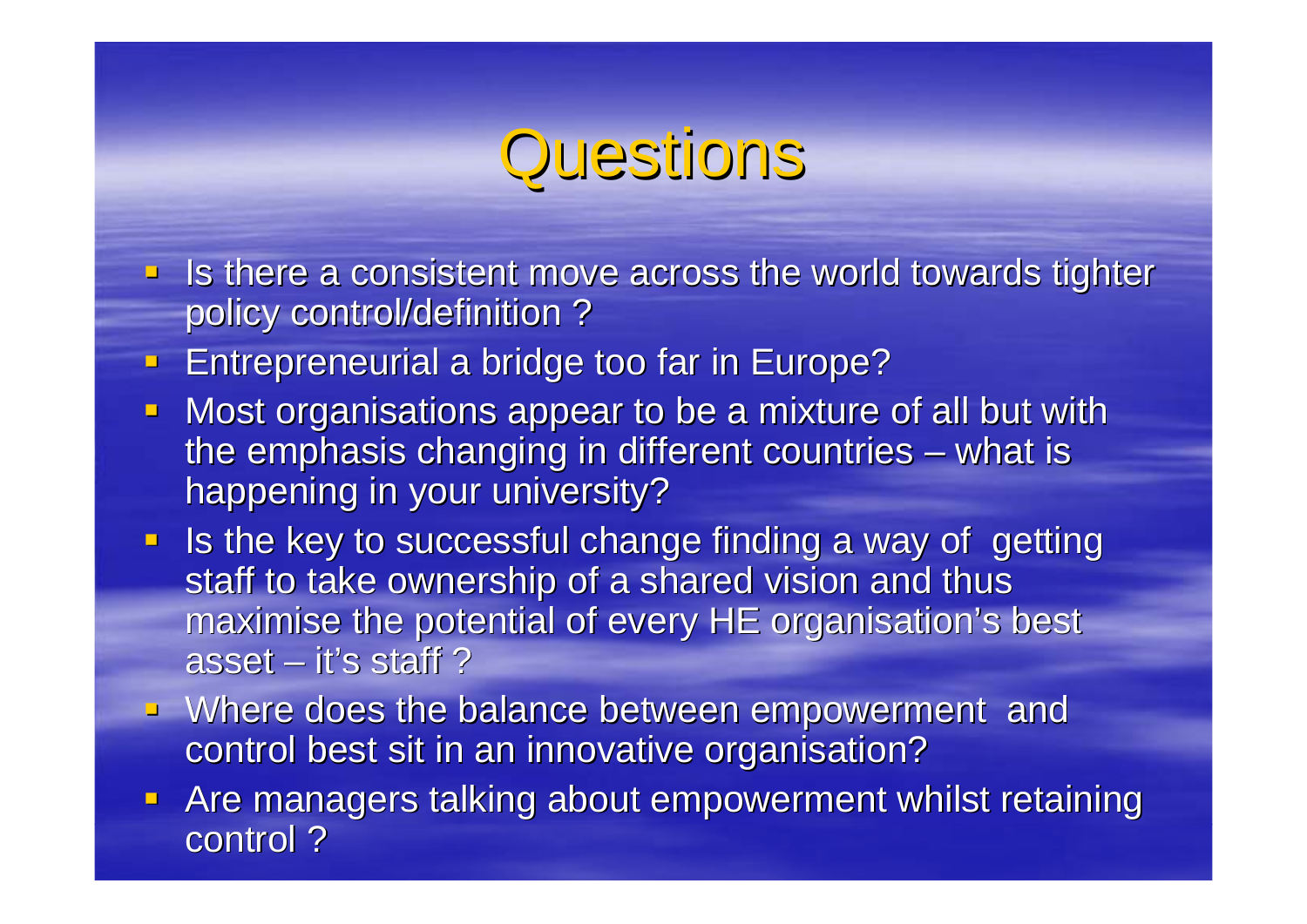#### Final points for SEFI conference Final points for SEFI conference

#### **EXECOllegial settings too slow**

- Top down management is faster but does not maximise the potential of the organisation
- **What might be worth further investigation is the** pincer type movement described by Duke (2002), of:

*a top -down and bottom up approach and the bottom up approach and the learning organisation might facilitate this. learning organisation might facilitate this.* **The learning organisation is never a finished 4** product and is always responding to Ext Env